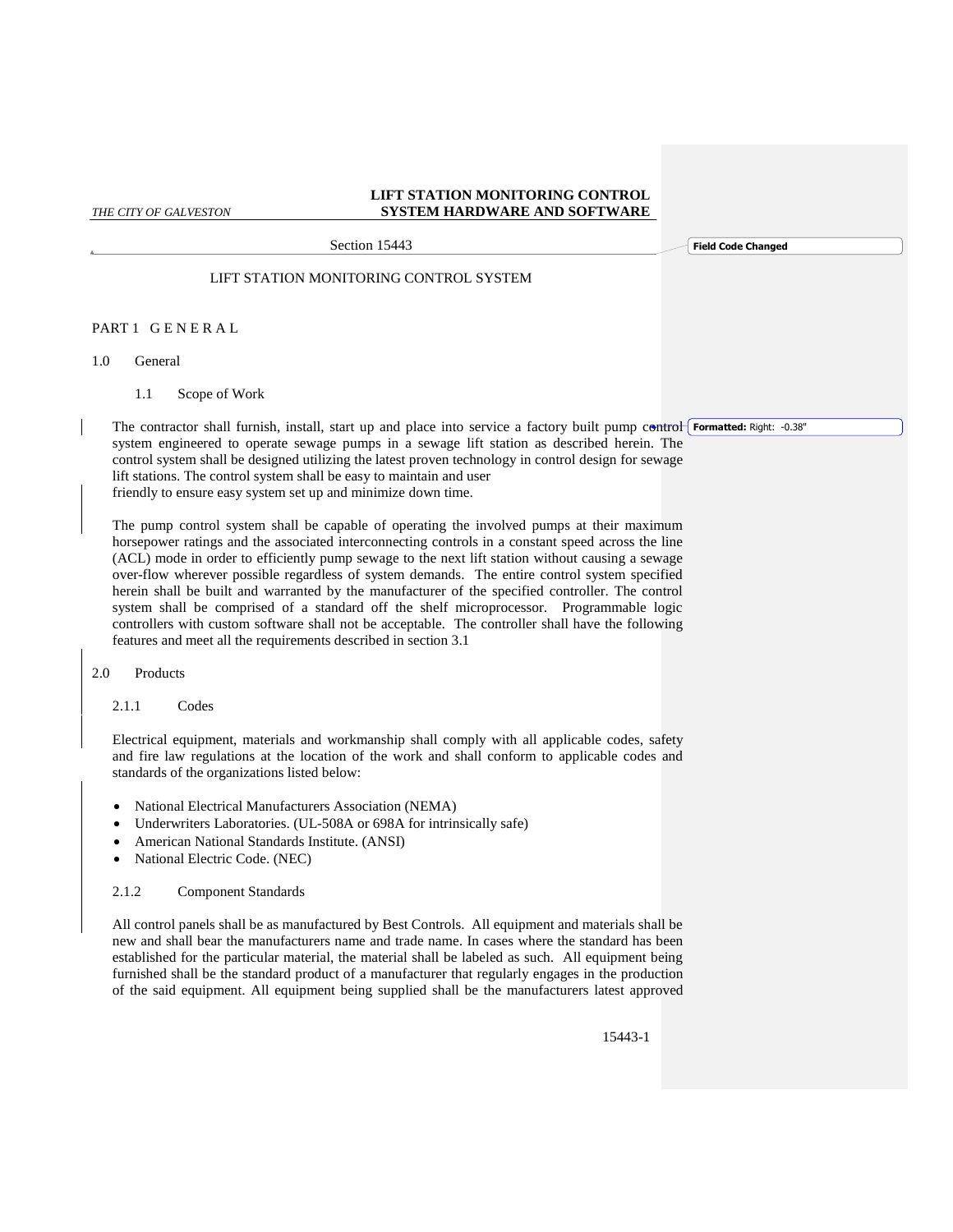design. The specified equipment and material shall be suitably delivered and stored and shall be readily accessible for inspection.

## 2.2 Construction

2.2.1 Enclosure

The described equipment shall be housed in a Hoffman NEMA 4 X stainless steel enclosure fabricated from 14 gauge Type 304 stainless steel with a white polyester powder coat finish inside and out to reduce absorption of solar radiation so as to appreciatively reduce the internal temperature of the enclosure to extend the longevity of the internal components. The enclosure shall include a Type 316L stainless steel small POWERGLIDE® padlocking handle and internal 3 point latching combine ease of access with security.

The enclosure size shall be approximately 36 inches high, 30 to 36 inches wide and 12 inches deep. Pilot and indicator devices shall be mounted on the hinged inner door.

### 2.2.2 Hinged Inner Door

The hinged inner door shall be fabricated from painted marine alloy aluminum. It shall be held closed by at least (2) hand operated 1/4 turn fasteners.

## 2.2.3 Control Circuit Wiring

Control circuit wiring inside the panel shall be (16) gauge minimum, type MTW or THW, rated for 300 volts. All power wiring shall be rated for 600 volts. Conductors shall be color coded in the same colors throughout the entire panel. All control wiring shall be clearly identified by numerical or alphabetical wire markers. The wire markers shall be permanently affixed to the control wire terminations for ease of wire identification.

### 3.0 Equipment Description

## 3.1 Pump Controller

The Best Controls Model PC-3000 is a general purpose pump controller designed to control up to 3 pumps, in either pump up or pump down applications. It sequences pumps on and off in response to changes in level, pressure, or flow. The primary sensor input is a 4 to 20 Ma. current loop which can be connected to any sensor which has a 4-20 Ma output. output. When used to control level in a tank or well the input is usually connected to a pressure transducer, or ultrasonic transmitter. A loop power supply is provided in the PC-3000.

The PC-3000 shall be configurable for many applications using its front panel user interface. Wiring terminations shall include removable terminal blocks on the back cover. The controller shall have the following features: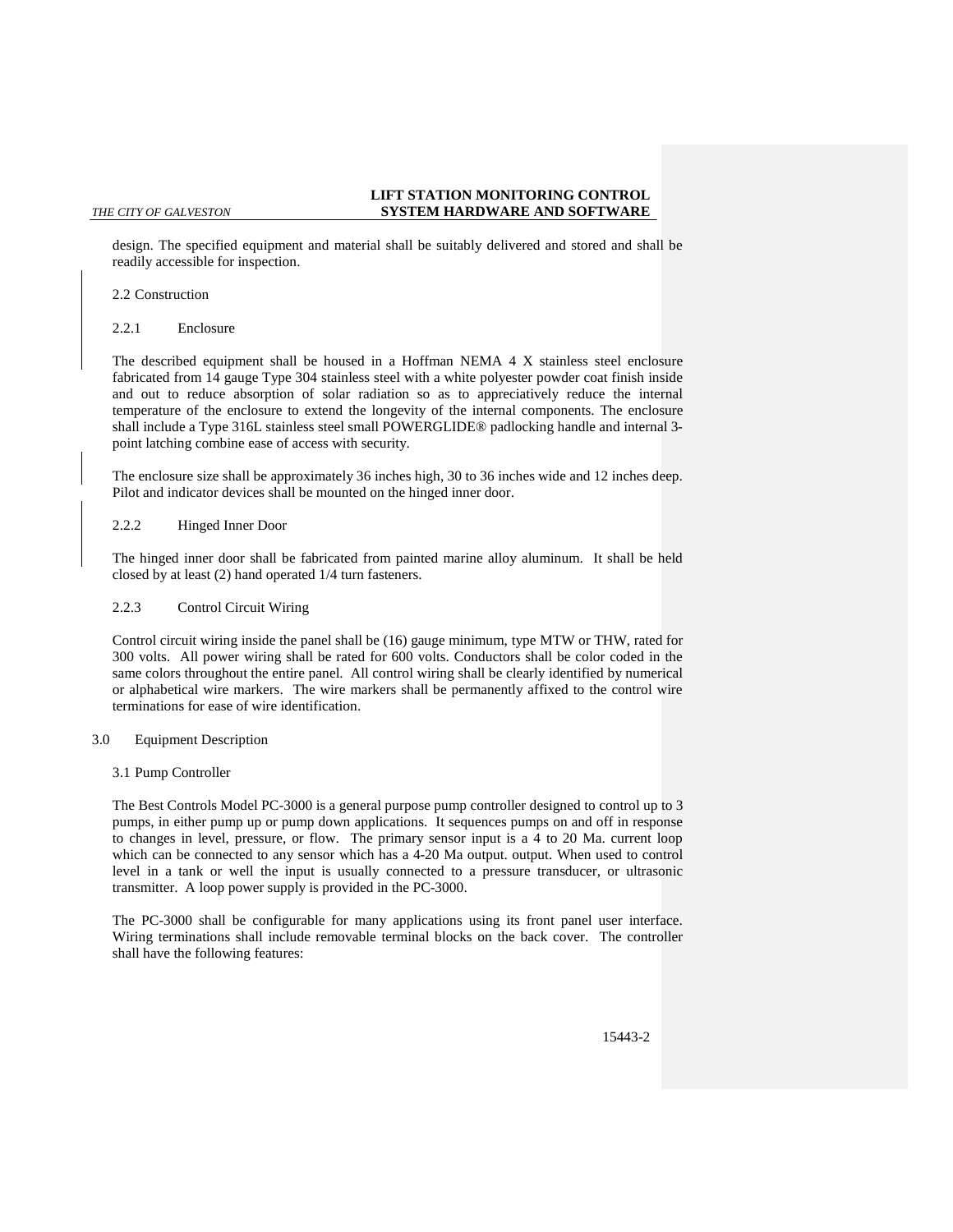- 32 character alpha-numeric liquid crystal display for level, status, and set point information.
- An alternation selection switch on front panel to turn alternation on and select the lead pump if alternation is off.
- Simple menu structure for easy display and modification of set points and setup configuration.
- Built in elapsed time meters for all pumps. They are nonvolatile and easily examined from the front panel.
- 4 to 20 mA main sensor input with loop power supply for easy connection to most transducers and transmitters.
- Adjustments are provided for both scale and offset.
- Inputs for pump seal leak sensors and pump over temperature sensors with display messages for out of specification conditions.
- Fully scaleable 4-20 mA output transmitter.
- Built in single float backup system for pump down applications.
- Three auxiliary inputs which can be pump disable or pump run confirmation inputs for a fail to start test.
- Built in horn relay with internal and input for external mute button.
- Relay outputs for both high and low level alarms with adjustable set points.
- Individually selectable on and off set points for up to three pumps.
- All inputs are filtered and transient protected.
- Built in software, no programming required.
- All inputs operate on low voltage and current.
- Input power is 115 V AC, internally fused and transient protected.
- All terminal strips unplug without removing the wires for easy field replacement.

## 3.2 OPERATION

## 3.2.1.1 PUMP DOWN OPERATION

Pump down operational controls shall be applied in these wastewater lift station applications. These control panels are specified so that they will serve to function for both a duplex and a triplex operation. A triplex controller shall be provided regardless of the number of pumps involved. Two electrically driven pumps will be interconnected for the duplex pump stations. Two electrically driven pumps and one diesel driven pump will be interconnected for the triplex pump stations. The controls shall include a duplex/triplex selector switch on the inner swing out door. When applied in the field for the triplex lift station this selector switch shall inhibit the diesel driven pump from operating when it is placed in the duplex position. This shall permit the diesel driven pump to be included in the normal triplex alternation scheme at times so that the diesel engine and related components are exercised. The diesel driven pump shall be independently started upon sensing of a high-high level condition in the wet well. This shall be accomplished through an independent float switch for this purpose. Whenever the diesel driven pump is operating the two electrically driven pumps shall be interlocked out to prevent their operation.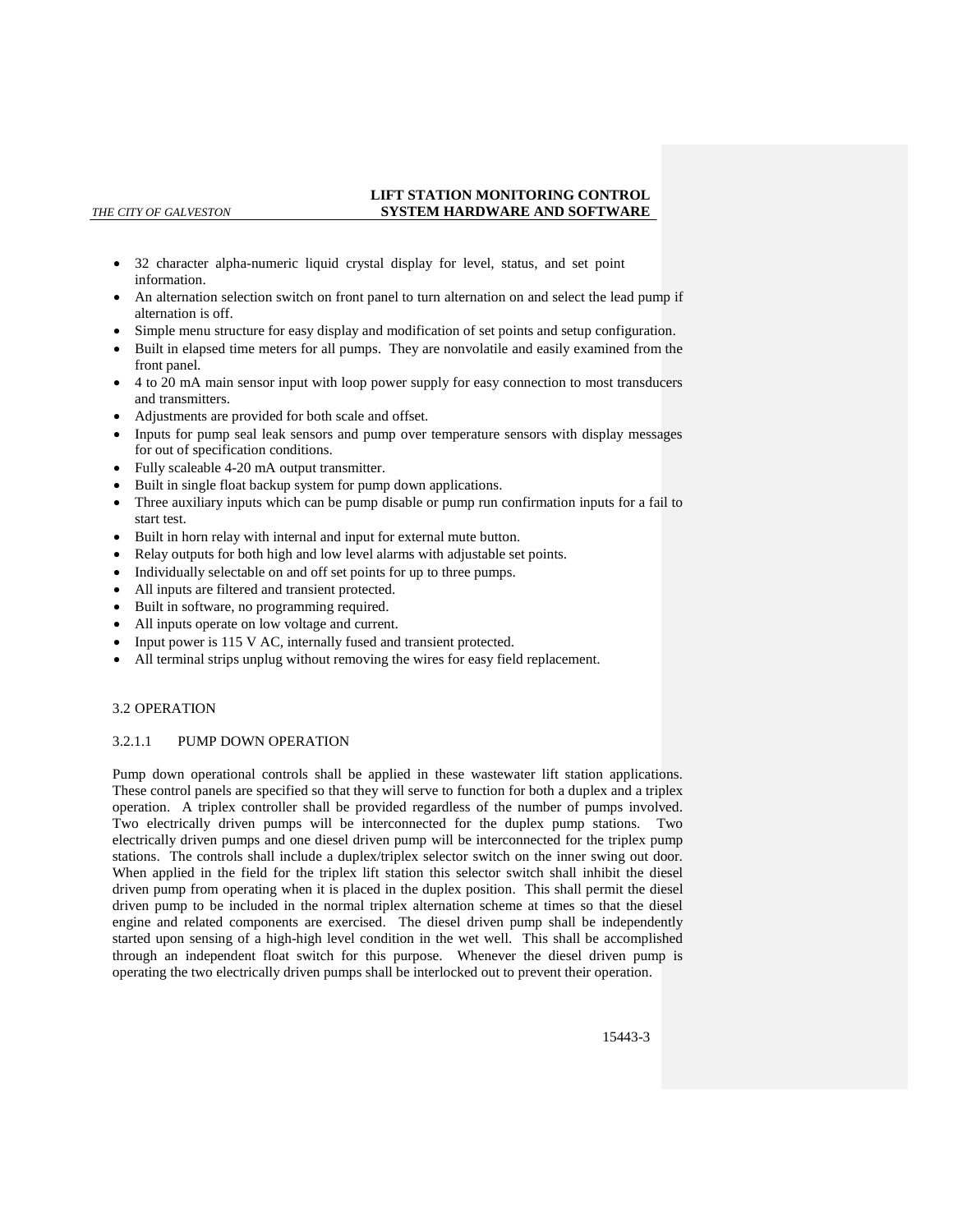The level shall be continually monitored by the level transmitter which shall send a 4-20 mA signal to the controller which shall display the level on the first line of the display. If the level is below the low alarm set point then the low alarm light and relay are activated. If the horn is enabled then it too shall be activated. As the level rises above the low alarm set point the low alarm condition will be cleared. When the level rises above the lead pump on set point the lead pump will be called to run. Which pump is the lead pump is determined by the alternator. The current lead pump is displayed on the right side of the top line of the display. When the lead pump starts the liquid level should begin to fall as liquid is pumped out of the well. When the level falls to the lead pump off set point then the lead pump will be stopped and the alternator sequenced if it is on. If the level continues to rise it will reach the lag pump on set point and the lag pump will be called. If the level then falls to the lag pump off set point then the lag pump will be turned off. The lag pump will not be called if the total number of pumps set point is 1. If the lead and lag pump running do not cause the level to fall then the third pump will be called when the level reaches the lag2 on set point and if three pumps are selected for the maximum number of pumps. If the level continues to rise then it will reach the high alarm set point and set a high alarm condition. The high alarm light and relay will be activated. If the horn is enabled then it too will be activated until the alarm condition clears or until the mute button is depressed.

## 3.2.1.2 FLOAT BACKUP

## Two Float Backup System

A float backup system that utilizes a common off float and a signal on float shall be provided that operates independent of the pump controller. During normal operation FS1 would be set slightly below the normal off level set within the pump controller and FS2 higher than the HWA level set within the pump controller. FS1 would be closed during normal operation and in the event that the primary control system fails to bring on pumps and the level in the wet well raises above the normal HWA level FS2 will close, the "Float Backup" light on the on the inner will illuminate, the HWA light will come on, the auto dialer will call out, a pump will come on, the lag pump on timer will be energized. If FS2 does not open prior to the lag pump on time delay timing out a second pump will be called for. The float back up will lock out the pump controller from controlling pumps until the float backup circuit is reset on the front of the inner door.

## 3.2.1.3 PUMP SEQUENCE TIMERS

In both pump up and pump down modes there are two timers which prevent more than one pump from turning on or off at the same time. These timers prevent excess power loads when pumps are turning on and some hydraulic problems (water hammer) when pumps are being turned off.

## 3.2.1.4 TIME AT SET POINT

The PC-3000 shall be equipped with a feature which prevents any pumps from being turned on or off until a set point condition has been satisfied for a minimum time. This minimum time is the TIME AT SP set point in the setup menu and can be set from 0 to 31 seconds. As an example, assume this set point is set for 8 seconds, and we have a pump down system (lift station). Then, the water level in the tank must exceed the lead on set point continuously for 8 second before the lead pump will be called. There is not much need for this in most lift stations as the level changes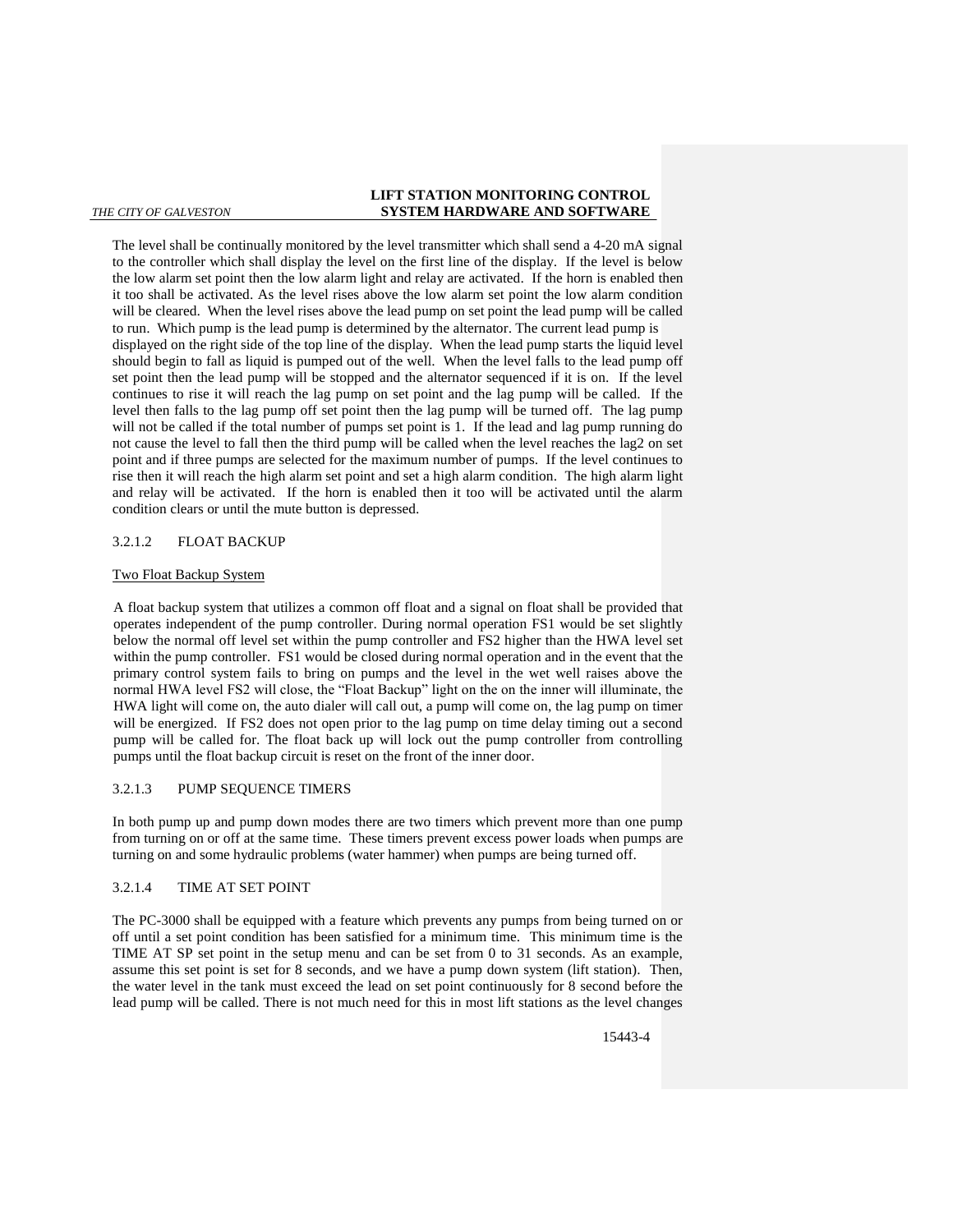slowly but this feature can be very useful in water pressure (pump up) systems where the pressure may swing wildly for several seconds after a pump is turned off or on. If this time is set longer than the pressure takes to settle then no further pump calls will happen until the new pressure has stabilized.

## 3.2.1.5 FAIL TO START TEST

The PC-3000 shall be equipped with an optional fail to start test. This optional test is controlled by the START TEST time in the setup menu. If this time is zero then this test is disabled. If the start test is enabled then the AUX/DIS inputs for each pump must be connected through a dry contact to ground. These contacts must close and short the AUX/DIS input to ground when the pump is running. The auxiliary contact on the starter or a switch on the check valve arm can be used. If the start test is disabled (time  $= 0$ ) then these inputs are pump disable inputs. For example let's assume that the test is enabled with a START TEST time of 15 seconds. When a pump is called a timer is started for that pump. If the timer reaches 15 seconds and the AUX/DIS input for that pump has not been shorted to ground then a fail to start test failure is set for that pump. The pump is then disabled and the next available pump is called in its place. This failure condition is displayed on the front panel and will remain active until reset by either a reset button or reset input. The high level alarm will also reset this condition. This is to make sure that a broken or misadjusted check valve switch does not cause an overflow.

## 3.2 ALTERNATION

The PC-3000 shall be equipped with an automatic alternation system which can be used to cause a different pump to be used each pump cycle. This is useful to equalize pump wear. When the alternator is off the lead pump can be selected and that pump will always be called first. The alternator on the PC-3000 is controlled by a toggle switch on the front panel. When the switch is in the up position the alternator is on and the lead pump will be changed each cycle. When the switch handle is in the center position the alternator is off and the lead pump is selected by pushing the handle down. The handle has a spring return from the down position. Each time the handle is pushed down the lead pump will be incremented to the next available pump. The current lead pump is displayed on the right side of the first line of the display (LP=2).

For systems with two pumps, alternation (if on) simply swaps lead pump duty between the two pump each pump cycle. If there are three pumps, alternation can be either of two options: In normal alternation, each pump cycle the next available pump is selected as lead so that if all pumps are available then each will be lead every third time. The other option is jockey pump. In this type of system pump 1 is a small pump and pumps 2 and 3 are large. The small pump (pump 1) is always the lead pump and the other two pumps alternate as lag and lag2. When either of the two large pumps is on the small one is turned off. This is useful in systems where demand can be low at some times and large at others.

### 3.4 STARTUP

When the PC-3000 is first powered up it shall execute an internal self-test. During this test many internal functions are checked and the displays are sequenced. The system is controlled by an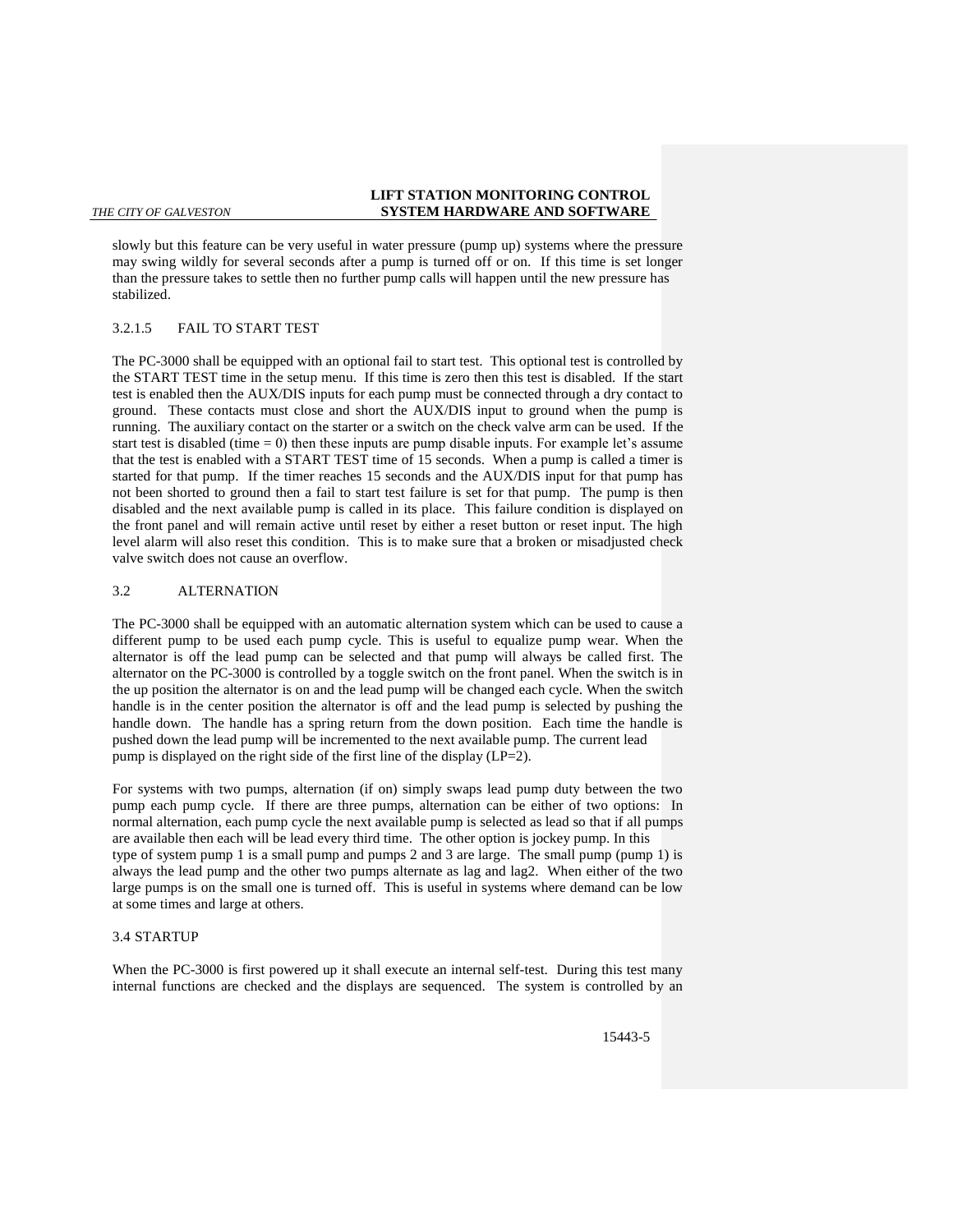internal microcomputer which is monitored by a watchdog timer system which will restart the system in the unlikely event that the program fails to execute properly. After the self-test is complete several timers are started which prevent any relay outputs from activating until all of the system inputs have had a chance to settle and all of the input filtering has resolved to their proper values.

## 3.5 FRONT PANEL INDICATORS AND CONTROLS

The front panel includes eight LED lamps, a 32 character LCD display, 5 push buttons, one toggle switch and one adjustment knob. They have the following functions:

- PUMP 1 THRU PUMP 3 LAMPS These three green LED lamps indicate which pump is currently being called for.
- OFF LAMP

This green lamp indicates that no pumps are currently called to run.

- HIGH LAMP This red lamp signals that the level is above the high set point.
- LOW LAMP This red lamp signals that the level is below the low set point.
- FLOATS LAMP This red lamp will be on if the system has had a float backup cycle since the last reset or power up.
- XDUCER LAMP

This red lamp signals that the main level sensor input is outside of its normal range of 4 to 20 milliamps. This is useful for detecting transducer failures.

ALT SWITCH

The alternate switch will turn alternation on when up and off when in the center position. When it is pushed down the lead pump will be sequenced to the next available pump. The current lead pump is indicated on the first line of the display.

MENU BUTTON

This button is depressed and held for 10 seconds to enter the set point menu.

UP / YES BUTTON

This button has several functions depending on the mode of the controller. When the controller is in normal mode (not in one of the menus) this button causes the bottom line of the display to sequence between pump status and the three elapsed time meters. After 15 seconds the bottom line of the display always reverts to pump status in normal mode. When the controller is in one of the two menus this button is used to increment the current parameter being adjusted or to tell the system to save the new value.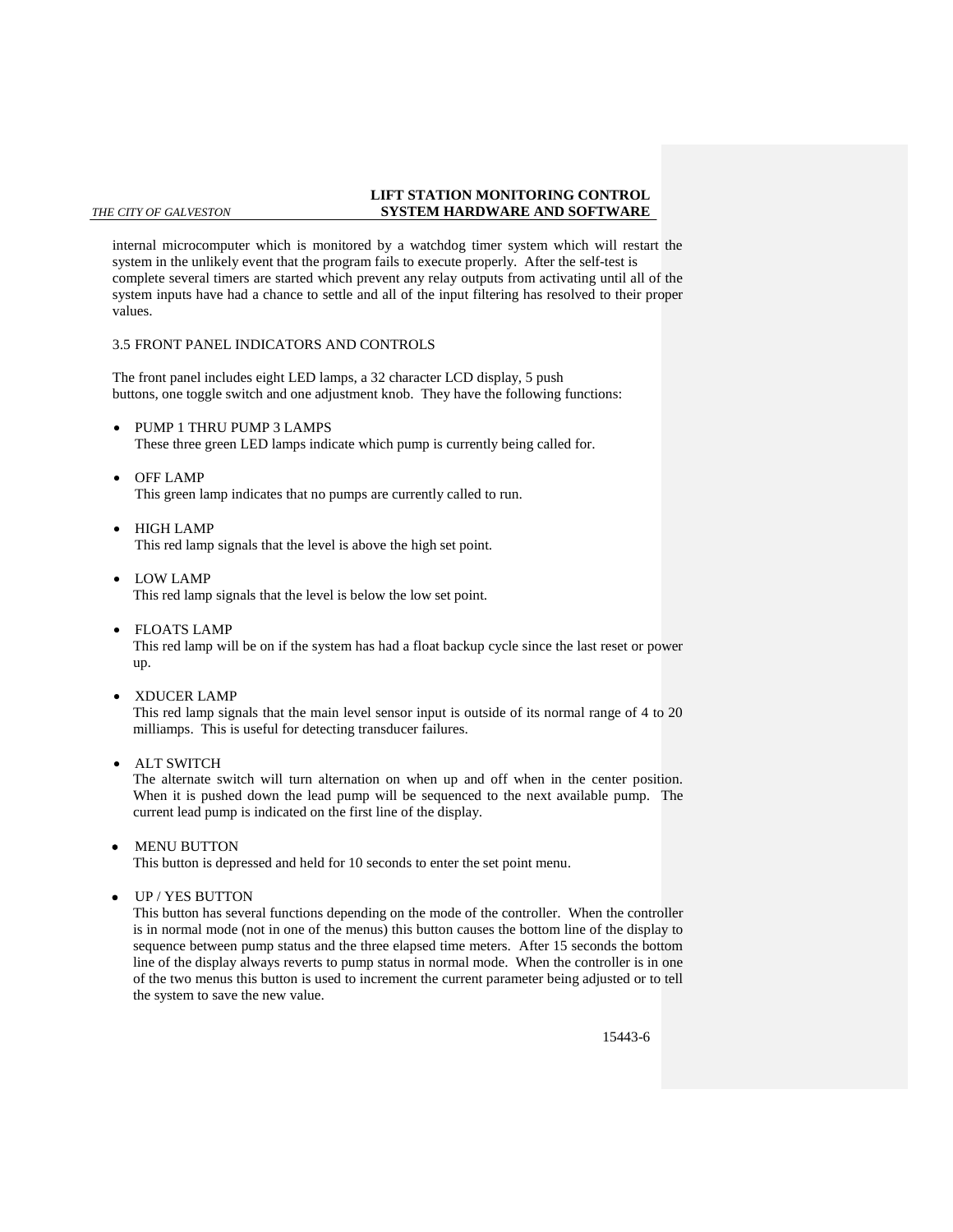## DN / NO BUTTON

This button has several functions depending on the mode of the controller. When the controller is in normal mode (not in one of the menus) this button caused the bottom line of the display to sequence between the pump status and the three elapsed time meters. When the controller is in one of the two menus this button is used to decrement the current parameter being adjusted or to tell the system not to save the new value.

## MUTE / RESET BUTTON

This button will reset any current latched up alarms such as temp fail or on floats. It will also silence the horn if an alarm is currently active.

## TEST / ADJUST BUTTON AND KNOB

The function of these two operators depends on the mode of the controller. When the controller is in the normal (not menus) mode these operators are used to test the system. When the TEST button is depressed and held the ADJUST knob will be the level for the system. As you turn the knob up and down the level will go up and down. This will call on pumps and make alarms just as if the level was coming from the transducer. The controller shall switch back to the transducer 8 seconds after the button is released. When the controller is in one of the menus these operators are used to change the value of the set point or parameter. Depressing and holding the ADJUST button will cause the knob value to be placed in the current parameter or set point. This can be used along with the up and down buttons to easily adjust all of the set points.

## 32 CHARACTER DISPLAY

This alpha-numeric display shall have two lines of 16 characters each. The first line always displays the current level in feet and the current lead pump. The second line depends on the mode of the controller. In normal mode this line displays pump status or the elapsed time meters. Pressing the up or down buttons will sequence through the three elapsed time meters. After 15 seconds this line will revert to pump status. When pump status is displayed the display will read ALL PUMPS OK if there are no pump faults. If there are pump fault, such

as temperature failures or seal failures, they will be displayed one at a time every 2 seconds.

In either of the two menus the second line of the display shows the parameter being adjusted and its current value.

## 3.6 SET POINT MENU

The set point menu is used to examine and change the on and off set points for the pumps and the high and low alarm set points. The menu in entered and updated using the following procedure:

- Depress the MENU button and hold it until the first set point appears on the bottom line of the display. This will take about 10 seconds.
- The display should say LEAD ON = XX.X FT. where XX.X is the current value for the lead pump on set point.
- If you wish to change this value then use the UP or DOWN buttons or you can hold the ADJUST button down and turn the ADJUST knob until the value is correct. After the value is correct then depress the MENU/NEXT button to go to the next set point.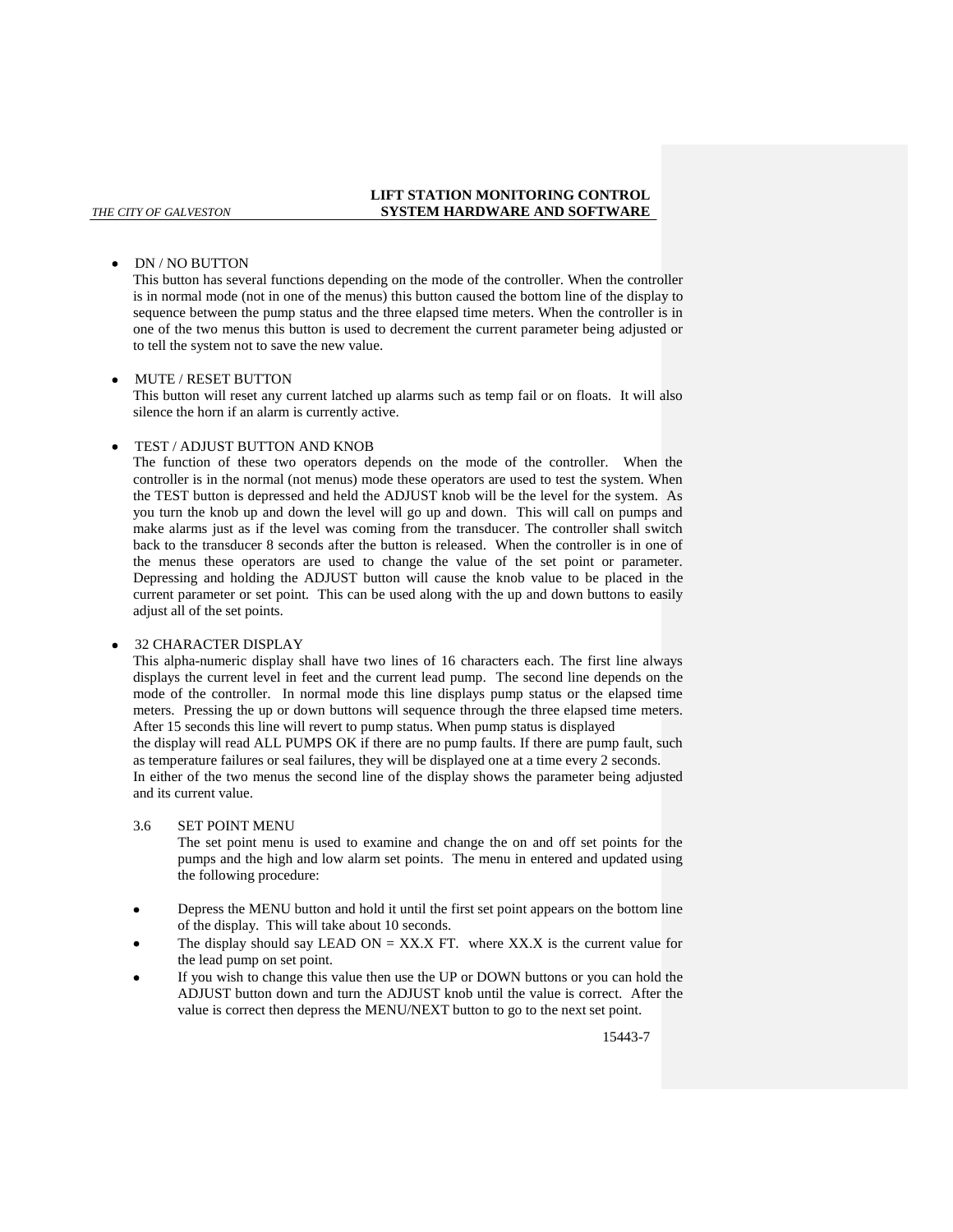- If you have changed the value then the displays will ask SAVE? (Y/N) If you wish to save the new value then press UP/YES if not then press DOWN/NO. The display should change to the next set point.
- The display should say LEAD OFF =  $XX.X$  FT. where  $XXXX$  is the current lead off set point. Repeat steps 3 and 4 above to make any changes you need to this set point.
- This process should be repeated until all of the set points have been examined and changed or until no further changes are required. Once all set points have been done the screen will return to normal mode or you can, at any time, hit the MUTE/RESET button and return to normal mode. If the system is setup for 2 pumps then the set points for the lag2 pump will be skipped in the menu. If the system is setup for only 1 pump then the set points for both lag pumps will be skipped. The set points are stored in electrically erasable programmable memory EEPROM which will not lose its contents when powered down. This is done every time the operator answers YES to the SAVE? (Y/N) prompt.
- 3.7 CONFIGURATION MENU

This menu is used to configure the PC-3000 controller for its application. This is normally only done once (when the panel is built or at startup) and would not be required again unless the configuration changed. This menu is entered using the following procedure:

- Depress the UP and DOWN buttons at the same time and hold them until the first setting is displayed on the bottom line of the display. This will take about 10 seconds.
- The display should say MAX LEVEL XX.X FT where XX.X is the current value. This parameter is the level when the level transmitter is at 20 mA. (full scale). For example if the transducer is a 10 psig submersible pressure transducer then 10psi is 23.1 feet so adjust this value to 23.1.
- If no change to this setting is required then press the MENU/NEXT button. To change this value we use the same procedure that we used on the set point menu. Use the UP or DOWN buttons or depress the ADJUST button while turning the ADJUST knob. After you have the value required depress the MENU/NEXT button to go to the next parameter.
- If the parameter has changed then the display will ask  $SAVE? (Y/N)$ . If the value is correct then press the UP/YES button to save it, or press the DOWN/NO button to continue without saving the new setting.
- The display should say OFFSET XX.X where XX.X is the current value. This parameter is the level when the level transmitter is at 4 Ma. For example if the transmitter is a submersible pressure transducer mounted 6 inches off of the floor of the wet well then this setting should be 00.5 ft. Use the procedure in steps 3 and 4 above to make any changes and go to the next parameter.
- The display should say HOW MANY PUMPS X where X is the current max number of pumps. If this is a duplex station set this to 2. If it is a triplex station then use 3. Use the procedure in steps 3 and 4 above to make any changes and go to the next parameter.
- The display should say START DELAY XXXS where XXX is the current delay between pump starts. This parameter is the minimum time between starting one pump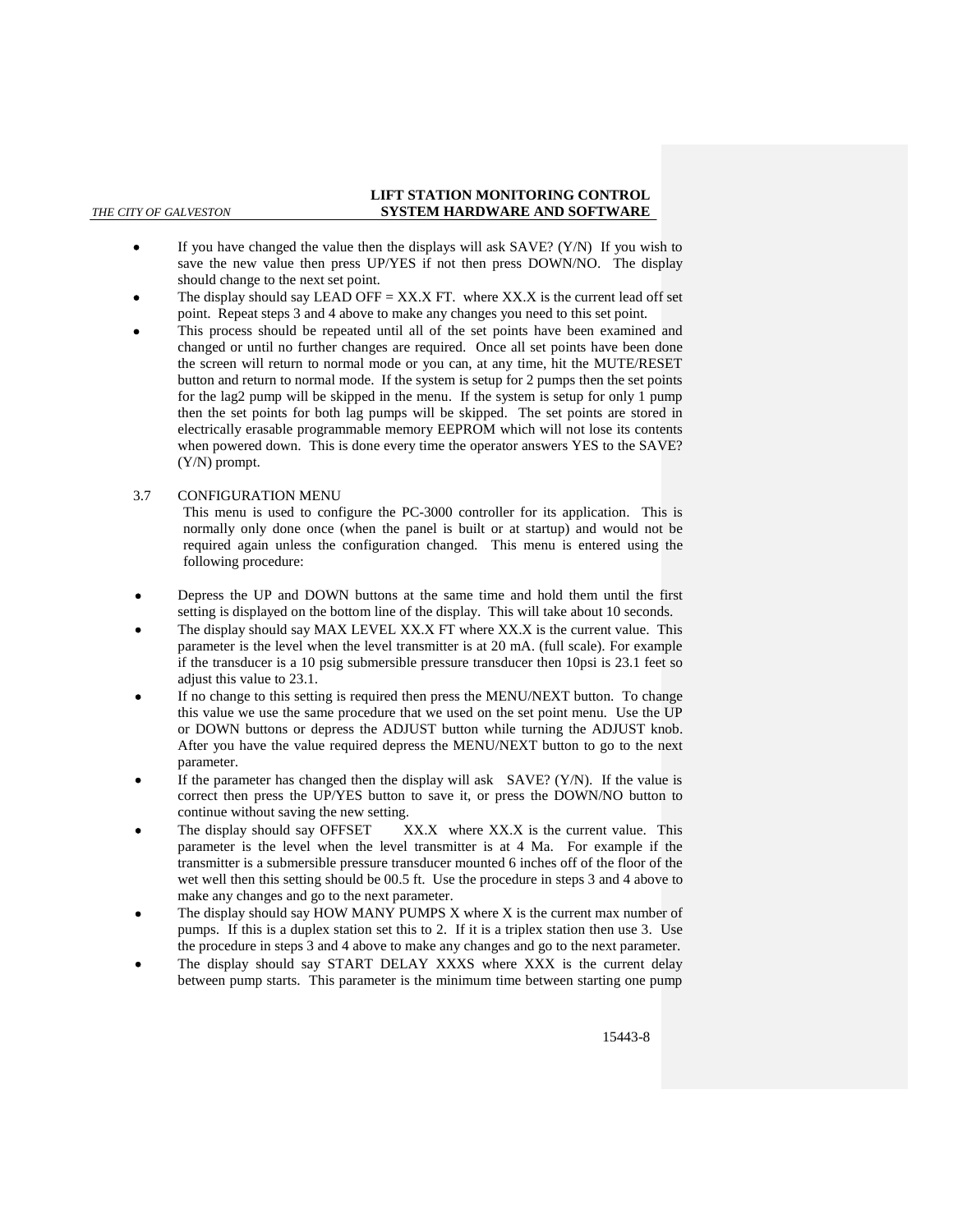and then starting another. It is set in seconds from 0 to 255. Use the procedure in steps 3 and 4 above to make any changes and go to the next parameter.

- The display should say STOP DELAY XXXS where XXX is the current delay between pump stops. This parameter is the minimum time between stopping one pump and then stopping another. It is set in seconds from 0 to 127. Use the procedure in steps 3 and 4 above to make any changes and go to the next parameter
- The display should say TIME AT SP XXXS where XXX is the current set point time. This parameter is the minimum time a set point condition must be continually met for the required action to take place (for example starting a pump). It is set in seconds from 0 to 31. Use the procedure in steps 3 and 4 above to make any changes and go to the next parameter
- The display should say PUMP UP/PUMP DN XX where XX is the current setting. This parameter determines the overall pump mode of the controller. If you have a lift station then set it to DN. Use the procedure in steps 3 and 4 above to make any changes and go to the next parameter.
- The display should say BACKUP TIME XXXS where XXX is the current float backup time. This parameter is the time period after the high float comes out of the water that the pumps will remain on. To disable the float backup system set this to 000. It is set in seconds from 0 to 255. Use the procedure in steps 3 and 4 above to make any changes and go to the next parameter
- The display should say START TEST XXXS where XXX is the current start test delay time. This parameter is the maximum time delay between a pump being called and the confirming pump run signal (on the AUX/DIS input). To disable the fail to start test set this to 000. It is set in seconds from 0 to 63. Use the procedure in steps 3 and 4 above to make any changes and go to the next parameter
- The display should say SEAL XXX YYY. This parameter is use to setup the mode of the seal fail inputs. Use the UP and DOWN buttons to select between the options available. The options are:

## a) SEAL NORM AUTO R

In this mode the seal fail input is set to cause a failure if the resistance to ground is less than 50,000 ohms and the alarm will auto reset if the alarm condition clears.

## b) SEAL NORM LATCH

In this mode the seal fail input is set to cause a failure if the resistance to ground is less than 50,000 ohms and the alarm will latch up and must be cleared by the MUTE/RESET button.

## c) SEAL INVR AUTO R

In this mode the seal fail input is set to cause a failure if the resistance to ground is greater than 50,000 ohms and the alarm will auto reset if the alarm condition clears.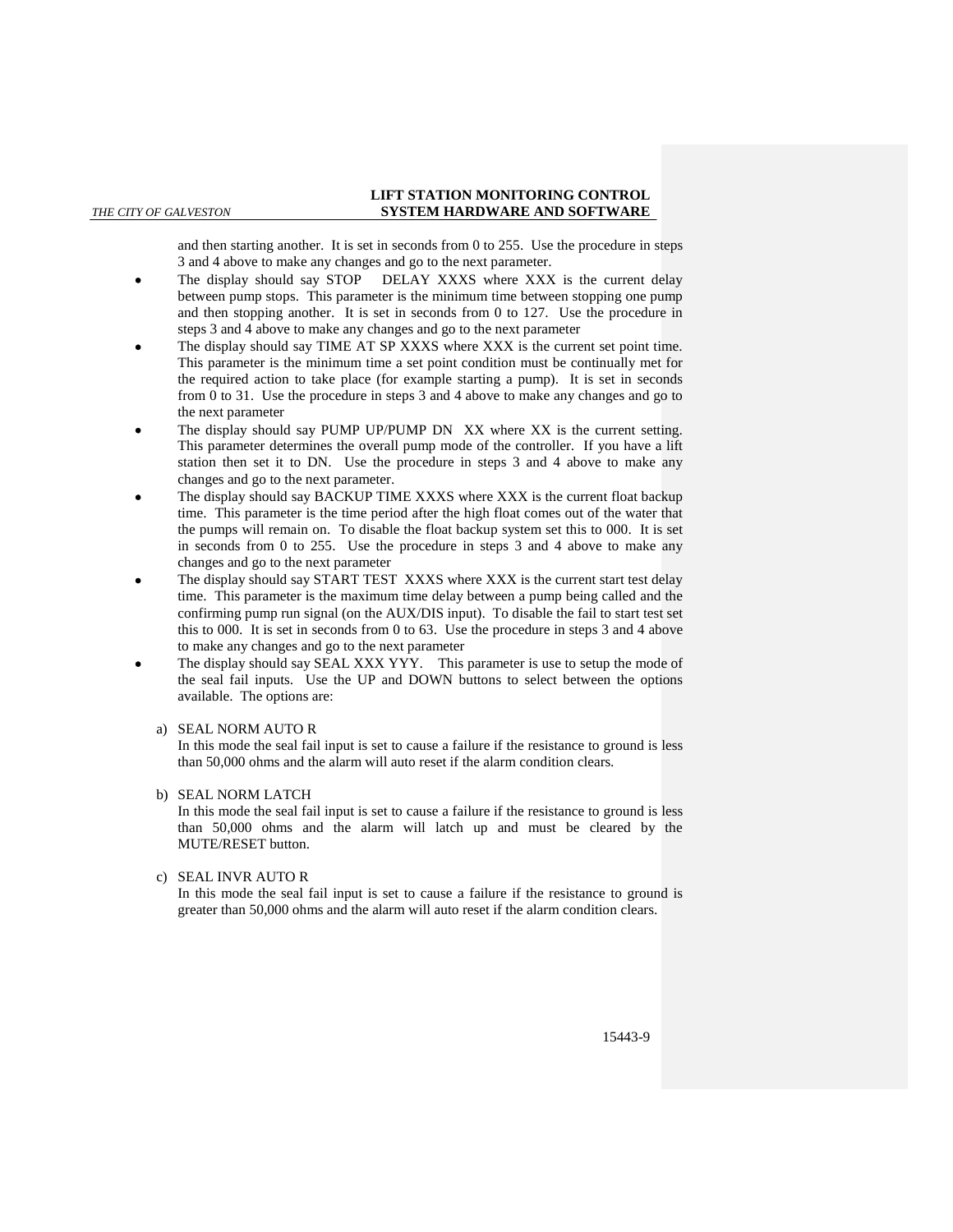d) SEAL INVR LATCH

In this mode the seal fail input is set to cause a failure if the resistance to ground is greater than 50,000 ohms and the alarm will latch up and must be cleared by the MUTE/RESET button.

Use the procedure in steps 3 and 4 above to make any changes and go to the next parameter.

- The display should say TEMP XXX YYY. This parameter is use to setup the mode of the temperature fail inputs. Use the UP and DOWN buttons to select between the options available. The options are:
	- a) TEMP NORM AUTO R

In this mode the temp fail input is set to cause a failure if not shorted to ground and the alarm will auto reset if the alarm condition clears.

### b) TEMP NORM LATCH

In this mode the temp fail input is set to cause a failure if not shorted to ground and the alarm will latch up and must be cleared by the MUTE/RESET button.

c) TEMP INVR AUTO R

In this mode the temp fail input is set to cause a failure if shorted to ground and the alarm will auto reset if the alarm condition clears.

d) TEMP INVR LATCH

In this mode the temp fail input is set to cause a failure if shorted to ground and the alarm will latch up and must be cleared by the MUTE/RESET button.

Use the procedure in steps 3 and 4 above to make any changes and go to the next parameter

The display should say AUX R XXX

This parameter is use to setup the function of the auxiliary relay output. Use the UP and DOWN buttons to select between the options available. The options are:

a) HORN

The aux relay is for an audible alarm (horn).

b) SEAL

The aux relay will close if there is a seal fail condition on any pump.

c) TEMP

The aux relay will close if there is a temperature fail condition on any pump. d) SEAL / TEMP

The aux relay will close if there is a seal fail or a temperature fail condition on any pump.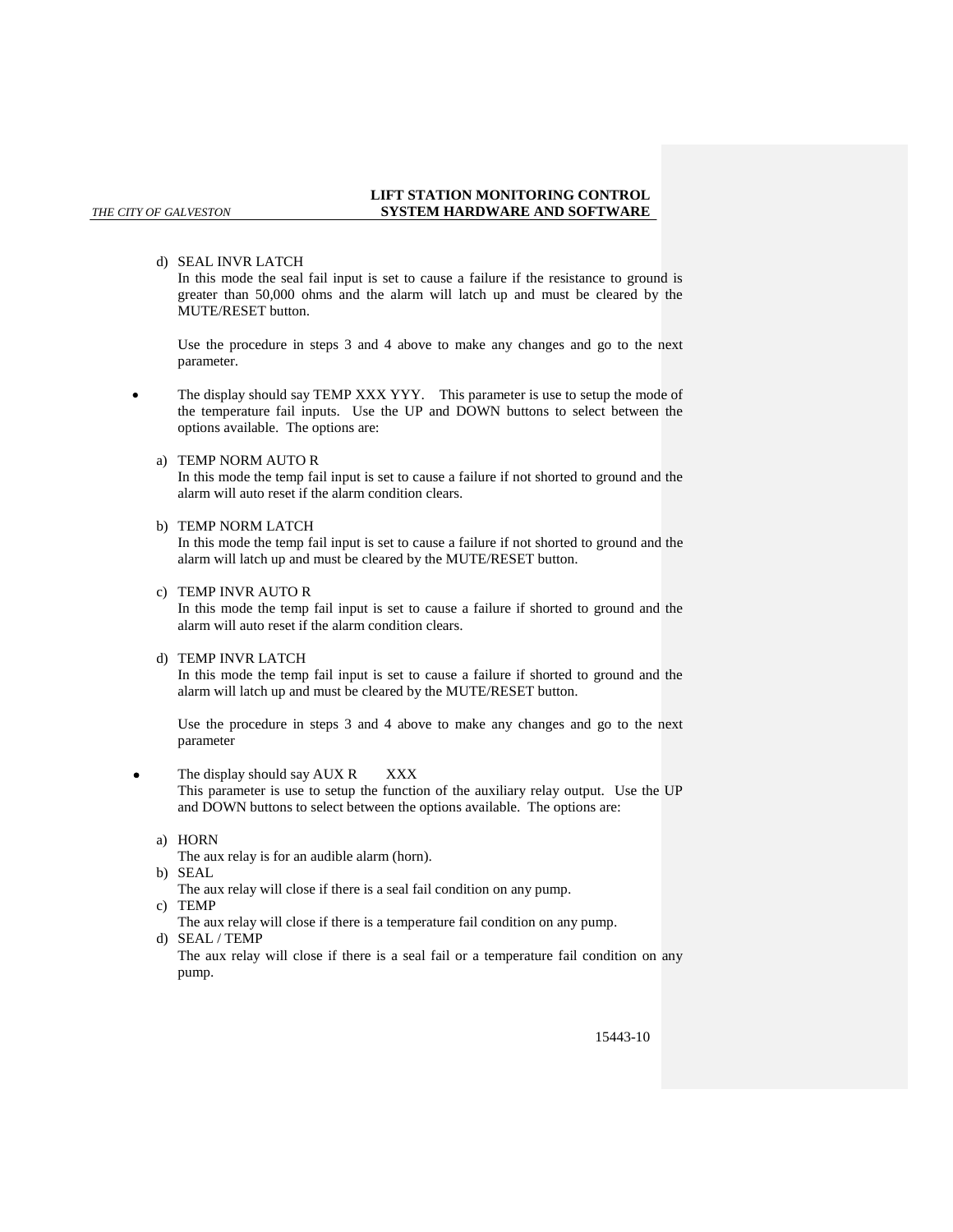Use the procedure in steps 3 and 4 above to make any changes and go to the next parameter

 The display should say ALTERNATE XX where XX is the current setting. This parameter determines what type of alternation will be used. If the controller is set for 1 or 2 pumps then this parameter is not used. Use the procedure in steps 3 and 4 above to make any changes and go to the next parameter. The options are:

## a) NORMAL

The controller will use normal sequential alternation (1-2-3, 2-3-1, 3-1-2).

- b) JOCKY The controller will use single jockey pump alternation. Pump 1 is lead, the other two pump alternate and pump 1 is turned off if pump 2 or 3 is on.
- The display should say MAX ON AT ONCE X where X is the current max number of pumps which can be on at the same time. This would normally be set to the number of pumps the station has unless some factor (such as available power) prevents proper operation with all pumps running at the same time. Use the procedure in steps 3 and 4 above to make any changes and go to the next parameter.
- The display should say A OUT LOW XX.X FT. where XX.X is the level at which the analog output signal is at its minimum or 4 Ma. This parameter and the next one set up the proportional scaling of the analog output of the PC-3000. Use the procedure in steps 3 and 4 above to make any changes and go to the next parameter.
- The display should say A OUT HI XX.X FT. where XX.X is the level at which the analog output signal is at its maximum or 20 Ma. Use the procedure in steps 3 and 4 above to make any changes and depress the MENU/NEXT button which will complete setup and return you to the main display.

## 4.0 SPECIFICATIONS

- a) General specifications:
- b) SIZE  $H = 5.9$ "  $W = 7.2$ "  $D = 3.5$ "
- c) WEIGHT 1.8 LB
- d) OPERATING TEMPERATURE -20 C TO +70 C
- e) STORAGE TEMPERATURE -30 C TO +80 C
- f) INPUT POWER  $120 + (-10\% 50 60 \text{ Hz}$ . 0.3 Amp max.

## 4.1 INPUT SIGNALS

The PC-3000 shall have one analog input (from the level or pressure transmitter) and eleven discrete inputs. They shall be transient protected and use both electronic and software filters to reduce noise and improve reliability.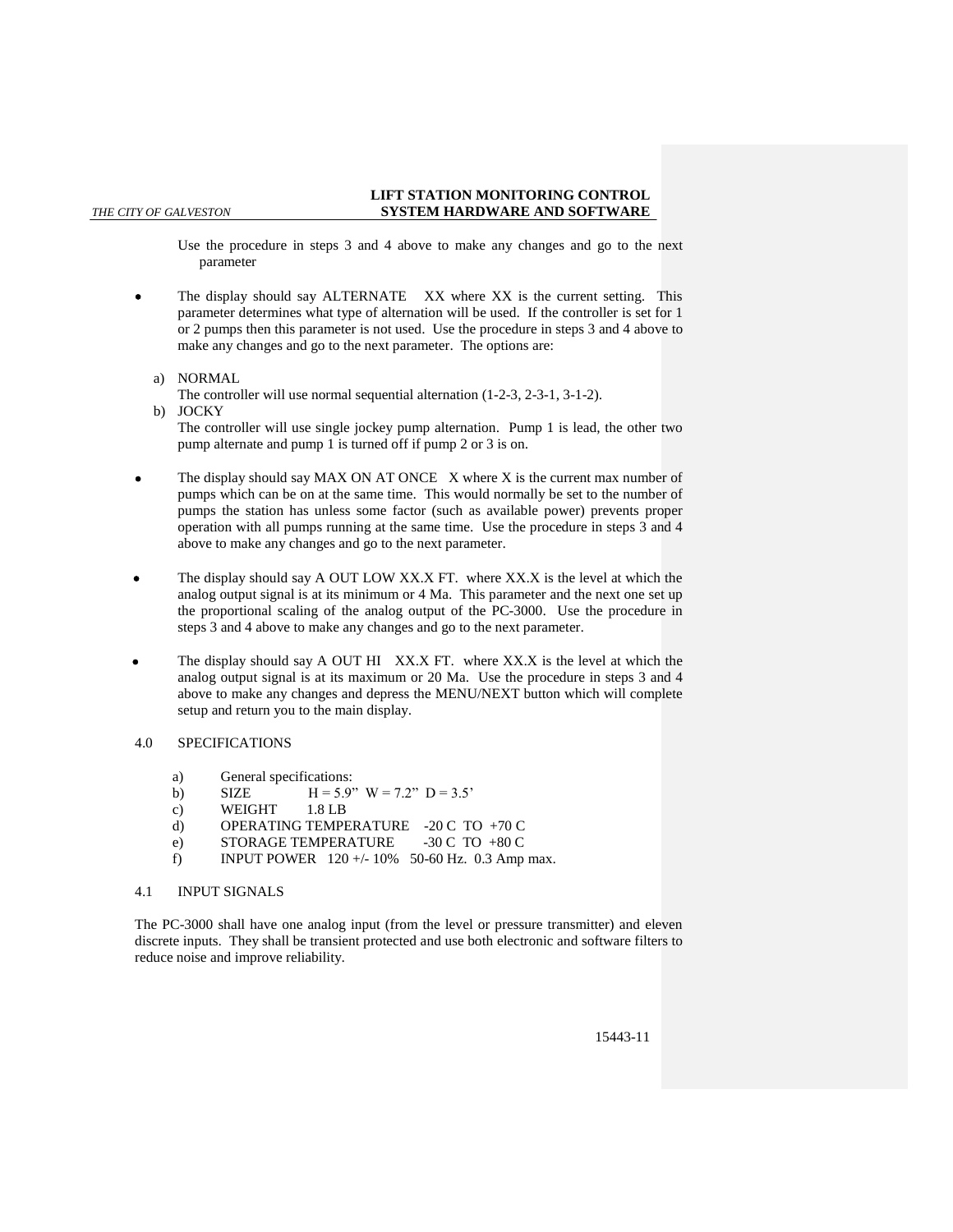#### 4.1.1 TRANSDUCER INPUT

This is an analog 4-20 Ma. input which serves as the level sensing input for the controller. A 125 ohm resistor is used to convert the current input to a voltage which is converted to digital information using a 12 bit analog to digital converter. If the input signal is greater than 20 mA. or less than 4 mA. then a transducer error lamp on the front panel will illuminate. The level data is processed through a 16 stage rolling average filter in the microcomputer to reduce sensitivity to wave action and other noise. Figure 4 show how this input is connected to a loop powered transducer.

| a) INPUT IMPEDANCE | 125 OHM      |
|--------------------|--------------|
| b) MAXIMUM VOLTAGE | 0 TO 2.5 VDC |
| c) LEVEL ACCURACY  | $+/-$ 0.5 %  |

## 4.1.2 SEAL FAIL INPUTS

The PC-3000 has 3 inputs for the leak sensors commonly found in submersible pumps. These microcomputer measures the resistance from the input to ground to determine if a leak has occurred.

| a) | <b>VOLTAGE WHEN OPEN</b>    | 5.0 VDC |
|----|-----------------------------|---------|
| b) | <b>CURRENT WHEN SHORTED</b> | 0.5 MA  |

### 4.1.3 TEMPERATURE FAIL INPUTS

The PC-3000 has 3 inputs for the over-temperature sensors commonly found in pump motors. These inputs are designed to detect a short to ground.

| a) VOLTAGE WHEN OPEN    | 5.0 VDC |
|-------------------------|---------|
| b) CURRENT WHEN SHORTED | 0.5 MA  |

### 4.1.4 AUX / DISABLE INPUTS

The PC-3000 has 3 inputs which can either be run confirming inputs or pump disable inputs. These inputs are designed to detect a short to ground.

| VOLTAGE WHEN OPEN              | 5.0 VDC |
|--------------------------------|---------|
| <b>b. CURRENT WHEN SHORTED</b> | 0.5 MA  |

## 4.1.5 MUTE/RESET and HIGH FLOAT INPUTS

The PC-3000 has 2 inputs which are for the high float and for the MUTE button in the panel. These inputs are designed to detect a short to ground.

| VOLTAGE WHEN OPEN       | 5.0 VDC |
|-------------------------|---------|
| b) CURRENT WHEN SHORTED | 0.5 MA  |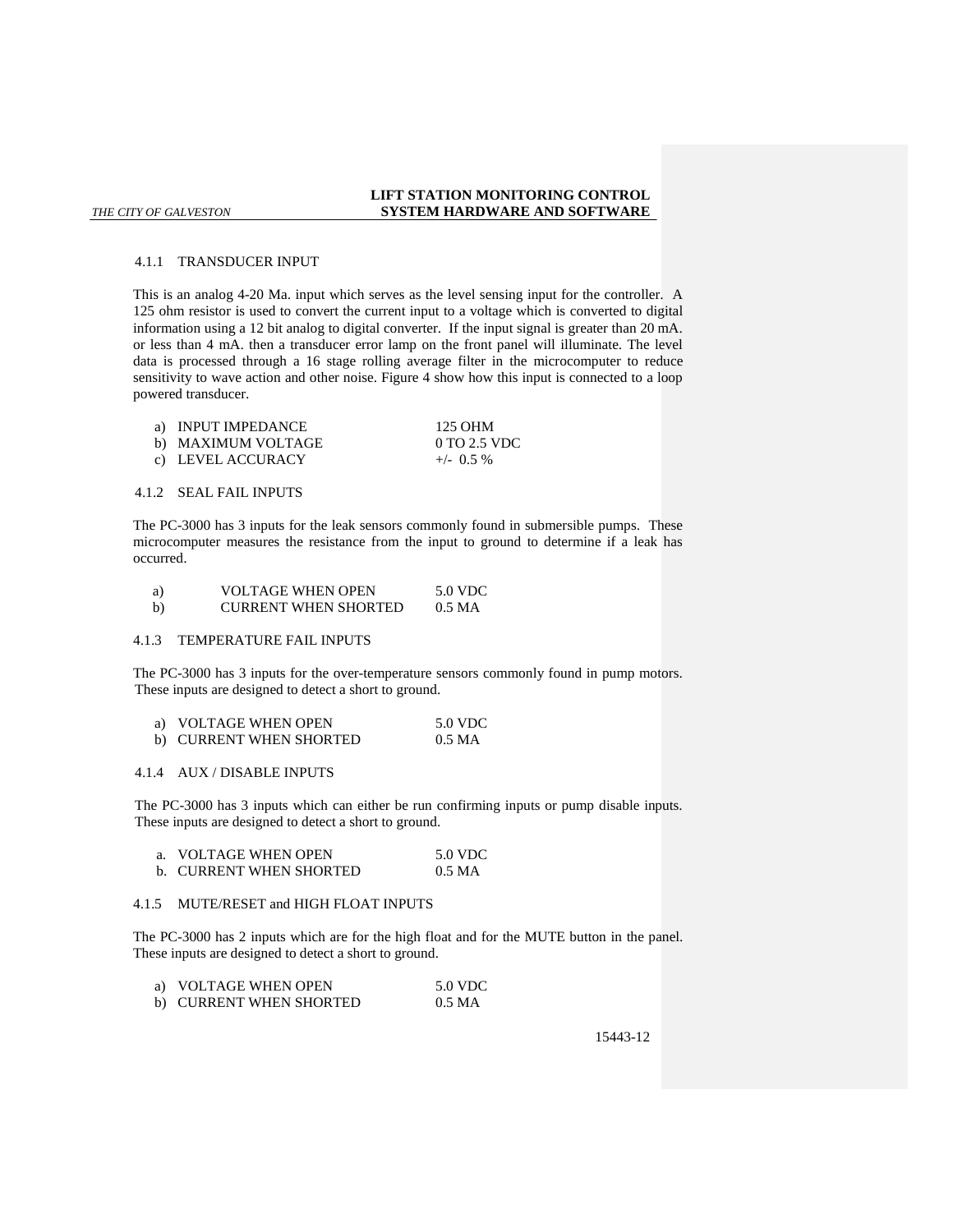### 4.2 OUTPUT SIGNALS

The PC-3000 has one analog output, one loop supply output, and six relay outputs.

## 4.2.1 ANALOG OUTPUT

This is an analog 4-20 Ma. which is proportional to the system level. It is self powered, referenced to ground and not isolated.

a) MAXIMUM VOLTAGE OUT 10 VDC

4.2.2 LOOP POWER SUPPLY

This output is a 24 VDC output intended to power a level transmitter. It is not isolated and is referenced to ground.

| a) VOLTAGE OUT     | 22 TO 28 VDC |
|--------------------|--------------|
| b) MAXIMUM CURRENT | 30 mA.       |

4.2.3 RELAYS

The PC-3000 has 6 form A (SPST) relay contacts which are used to control horns, lights, and motor starters.

| a)           | <b>MAXIMUM VOLTAGE</b> | 140 VAC |
|--------------|------------------------|---------|
| $\mathbf{b}$ | <b>MAXIMUM CURRENT</b> | 3 AMPS  |

5.0 CONNECTOR PINS

## 5.1 CONNECTOR J1 (POWER AND COMMUNICATION)

## PIN FUNCTION

1. MAIN POWER IN HOT TERMINAL ( 120 VAC )

\_\_\_\_\_\_\_\_\_\_\_\_\_\_\_\_\_\_\_\_\_\_\_\_\_\_\_\_\_\_\_\_\_\_\_\_\_\_\_\_\_\_\_\_\_\_\_\_\_\_\_\_\_\_\_\_\_\_\_\_\_\_\_\_

- 2. MAIN POWER IN NEUTRAL TERMINAL<br>3. MAIN POWER IN GROUND TERMINAL
- 3. MAIN POWER IN GROUND TERMINAL<br>4. EMERGENCY +12 VDC POWER INPUT
- 4. EMERGENCY +12 VDC POWER INPUT<br>5. RS-232 TRANSMIT TERMINAL
- 
- 5. RS-232 TRANSMIT TERMINAL<br>6. RS-232 RECEIVE TERMINAL 6. RS-232 RECEIVE TERMINAL
- **GROUND**
- 8. ANALOG OUT 4-20 mA. OUTPUT
- 9. GROUND
- 10. +12VDC OUTPUT ( 0.1 AMP MAX )
- 11. GROUND
- 12. GROUND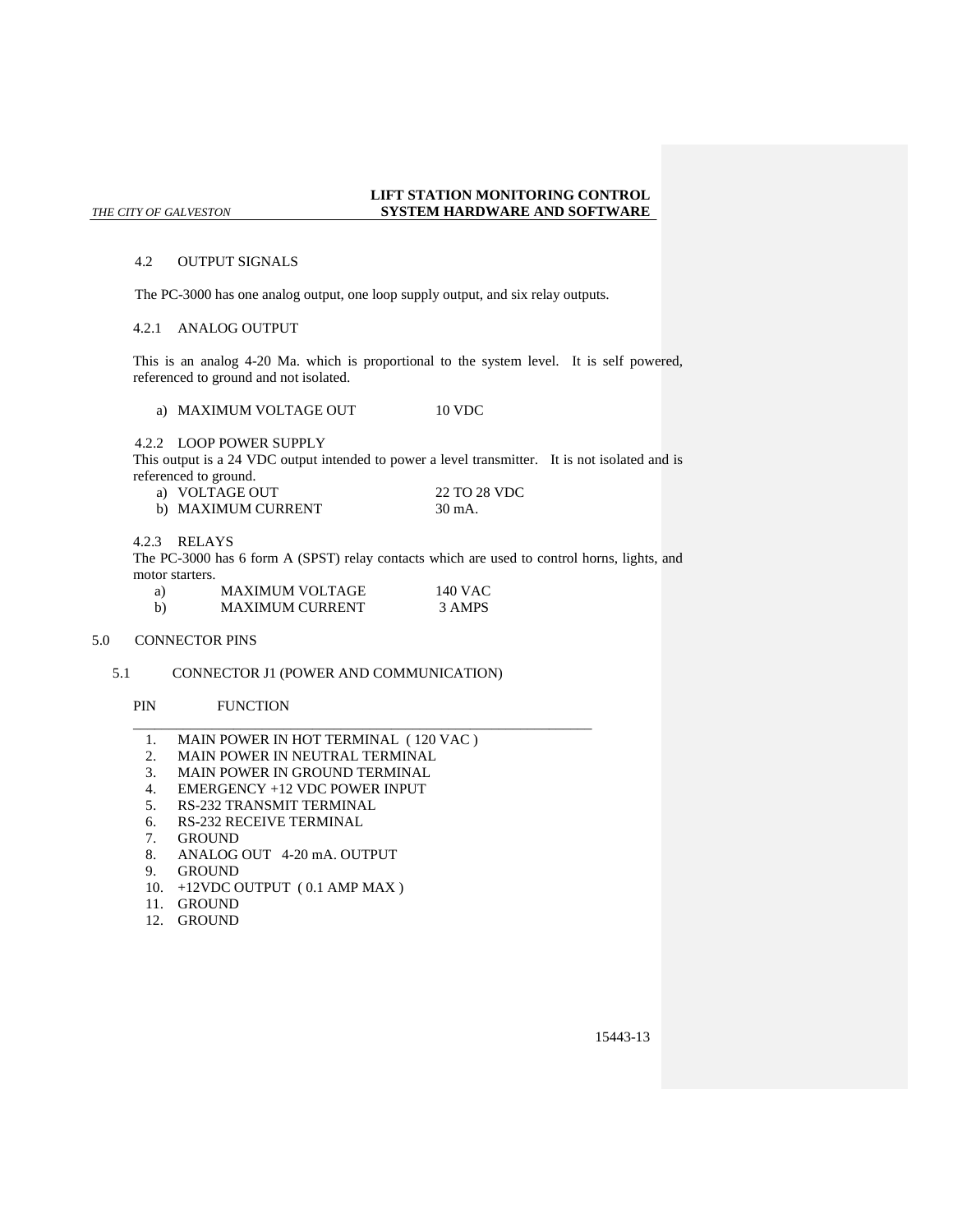5.2 CONNECTOR J2 (RELAYS)

## PIN FUNCTION

- 1. AUX RELAY COMMON TERMINAL
- 2. AUX RELAY NORMALLY OPEN TERMINAL
- 3. HIGH ALARM RELAY COMMON TERMINAL

\_\_\_\_\_\_\_\_\_\_\_\_\_\_\_\_\_\_\_\_\_\_\_\_\_\_\_\_\_\_\_\_\_\_\_\_\_\_\_\_\_\_\_\_\_\_\_\_\_\_\_\_\_\_\_\_\_\_\_\_\_\_\_\_

- 4. HIGH ALARM NORMALLY OPEN TERMINAL
- 5. PUMP 3 RELAY COMMON TERMINAL
- 6. PUMP 3 NORMALLY OPEN TERMINAL
- 7. PUMP 2 RELAY COMMON TERMINAL
- 8. PUMP 2 NORMALLY OPEN TERMINAL
- 9. PUMP 1 RELAY COMMON TERMINAL
- 10. PUMP 1 NORMALLY OPEN TERMINAL
- 11. LOW ALARM RELAY COMMON TERMINAL
- 12. LOW ALARM NORMALLY OPEN TERMINAL
- 5.3 CONNECTOR J3 (INPUTS)
- PIN FUNCTION
	- 1. GROUND
- 2. PUMP 1 AUX / DISABLE INPUT
- 3. PUMP 3 OVER- TEMPERATURE SENSOR INPUT
- 4. PUMP 2 OVER- TEMPERATURE SENSOR INPUT

\_\_\_\_\_\_\_\_\_\_\_\_\_\_\_\_\_\_\_\_\_\_\_\_\_\_\_\_\_\_\_\_\_\_\_\_\_\_\_\_\_\_\_\_\_\_\_\_\_\_\_\_\_\_\_\_\_\_\_\_\_\_\_

- 5. PUMP 1 OVER- TEMPERATURE SENSOR INPUT
- 6. PUMP 2 AUX / DISABLE INPUT
- 7. PUMP 3 AUX / DISABLE INPUT
- 8. HIGH FLOAT INPUT
- 9. MUTE / RESET BUTTON INPUT
- 10. PUMP 1 LEAK SENSOR INPUT
- 11. PUMP 2 LEAK SENSOR INPUT
- 12. PUMP 3 LEAK SENSOR INPUT
- 13. ANALOG INPUT SENSE RESISTOR RETURN (connect to ground)
- 14. GROUND
- 15. ANALOG INPUT ( for loop powered devices connect to terminal )
- 16. +24 VDC LOOP POWER ( for loop powered devices connect to + terminal)

### NOTES:

- a) HEADER AND PLUGS USE COPPER CONDUCTORS ONLY.
- b) TORQUE REQUIREMENT 1.47 FT.LB.
- c) THIS UNIT OPERATES AT "POLLUTION DEGREE 2".
- 6.0 Inner Door Devices

The following devices shall be operable or viewed through the inner door to prevent operator exposure to live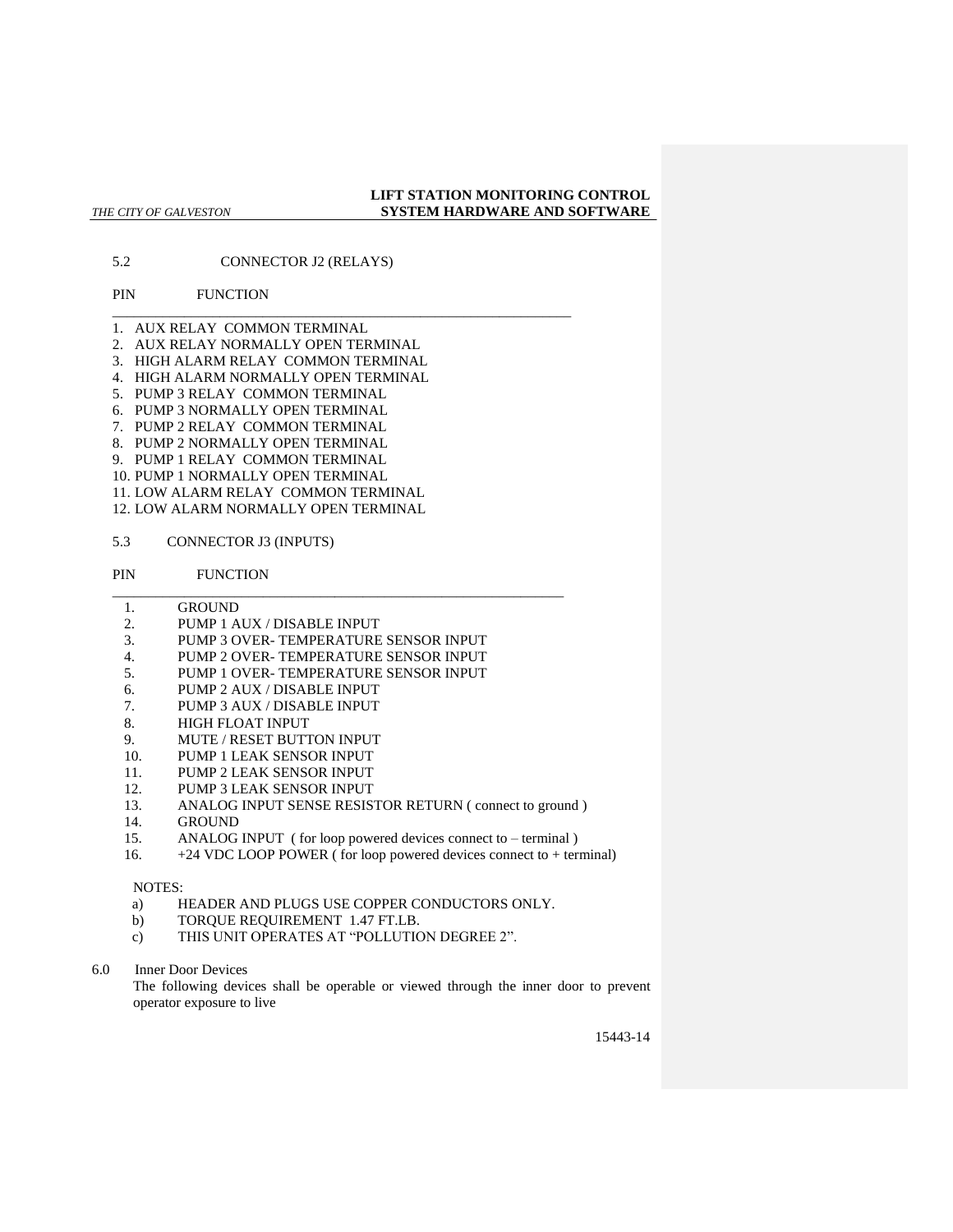# electrical current:

- a) Hand-Off-Auto selector switches to override automatic mode control.
- b) Run lights.
- c) Ground fault protected, 115V convenience receptacles.
- d) Elapsed time meters for each pump.
- e) Elapsed time meter for concurrent pump run time.
- f) Pump circuit breakers for each pump.
- g) Main circuit breaker, if required.
- h) Manual Transfer with sliding bar mechanical interlock (includes main circuit breaker)

### 7.0 Pump Breakers

All electrical circuits shall be protected by molded case circuit breakers. Each pole of the breaker shall provide inverse time delay overload protection and instantaneous short circuit protection by means of a thermal magnetic element.

The breaker shall be operated by a toggle type handle and shall have a quick make, quick break switching mechanism that is mechanically trip free from the handle. Tripping due to overload or short circuit shall be clearly indicated by the handle automatically assuming a position midway between the manual "on" and "off" position. Breakers shall be completely enclosed in a molded case and shall bear the UL label. Short circuit interrupting duty (18 KAIC minimum) rating for all motor protection circuit breakers shall be applicable for operating conditions. Substitution of fuses to replace circuit breakers is not acceptable. Circuit breakers shall be operable through the inner door to prevent exposing the operator to live power.

The acceptable manufacturer is Square D only.

## 8.0 Motor Starters

All starters shall be full-voltage non-reversing NEMA rated (Size 1 minimum) and bear a UL label. The coil operating voltage shall be 120 volts AC 60 Hz. IEC rated starters will not be accepted due to a reduced life expectancy. All starters shall be complete with ambient compensated overload relays. The overload relays shall be equipped with an electrical isolated normally open contact to annunciate a tripped overload due to a motor overload condition.

The acceptable manufacturer is Square D only.

## 9.0 Control Relays

Relays shall be of the square base plug in type Mechanical "relay status" indicator and rated for 5 amps at 250VAC. All relays shall have a transparent polycarbonate dust cover to protect the contact surfaces from airborne dust and other contaminants. Relays shall be rated for continuous duty operation. Relay sockets shall have screw terminals with selflifting clamps and terminal identification numbers located at each connection on the relay socket.

The acceptable manufacturer is Square D only.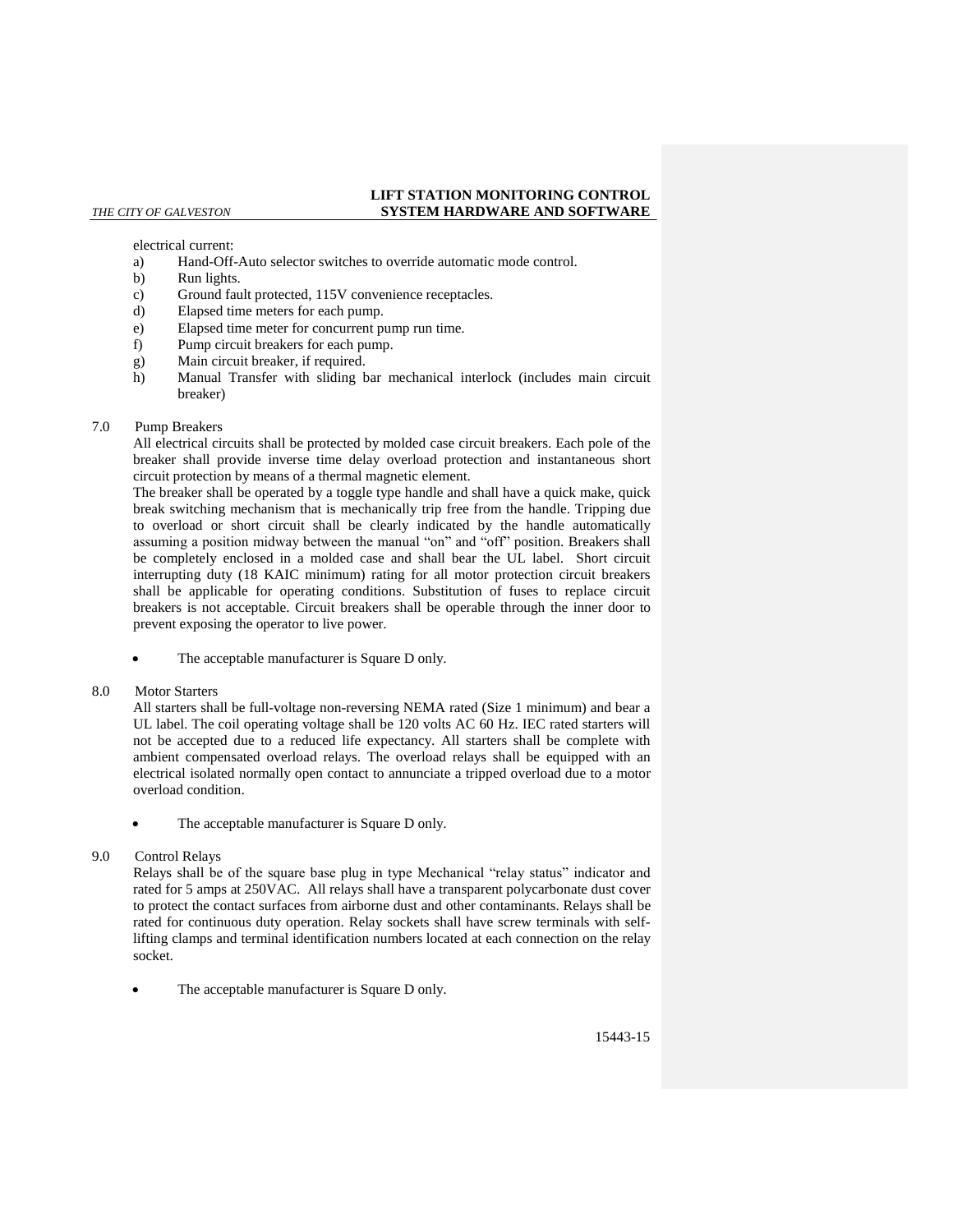## 10.0 Submersible Transducer

The submersible transducer shall utilize a piezoresistive sensing element encased in a 316 SS cage style housing, 316 SS diaphragm, 270# tinsel strength shielded & vented polyurethane cable, repeatability and hysteresis shall be +/-25% full scale, 4-20 ma DC, 13-30 VDC, internal lightning and surge protection, replaceable vent filter

- Acceptable manufacturers include Mercoid / Dwyer or approved equal.
- 11.0 Pilot Light Indicators

All pilot lights shall UL listed and incorporate replaceable LED bulbs rated for 120 VAC. The lamps shall be self-insulated and capable of operating for a minimum of 25,000 life hours.

The acceptable manufacturer is Square D only.

## 12.0 Phase Monitor Relay

The phase monitor shall protect 3-phase pumps against phase loss, under voltage, and phase reversal conditions. With normal operating voltages applied in the proper ABC sequence, the internal relay will energize (PICK-UP). When incorrect phase sequence or phase loss occurs or the three-phase voltages fall below the drop out voltages, the relay will de-energize (DROP-OUT). On models featuring indicators, the LED glows when all line conditions are normal. Both Delta and Wye systems may be monitored. In Wye systems, connections to neutral are not required. For UL Listed units, with field wiring terminals, copper wire with 60°/75°C rating must be used for control circuitry connections.

The acceptable manufacturer is Diversified Electronics only.

## 13.0 Elapsed Time Meters

A elapsed time meter shall have 6 digits measuring hours and tenths of an hour of operation shall be provided for each pump and a concurrent meter to accurately record the amount of time the both pumps ran together to more accurately track the requirements of the system. The time meter shall operate from the control voltage of the motor starter. The meter shall be totally sealed and have a quartz accuracy  $+/- 2\%$  over the life time of the meter.

- The acceptable manufacturer is Redington only.
- 14.0 Lighting Arrestor/ Surge Arrestor

A lighting/surge arrestor shall be provided at the service entrance to the control panel. The Secondary Surge Arrester (commonly known as a lightning arrester) shall incorporate the latest MOV technology.

The devise shall incorporate the following:

- UL Listed as TVSS; UL and C-UL as secondary surge arrester
- Meets ANSI/IEEE C62.11-1987
- Suitable for use in Category B and C locations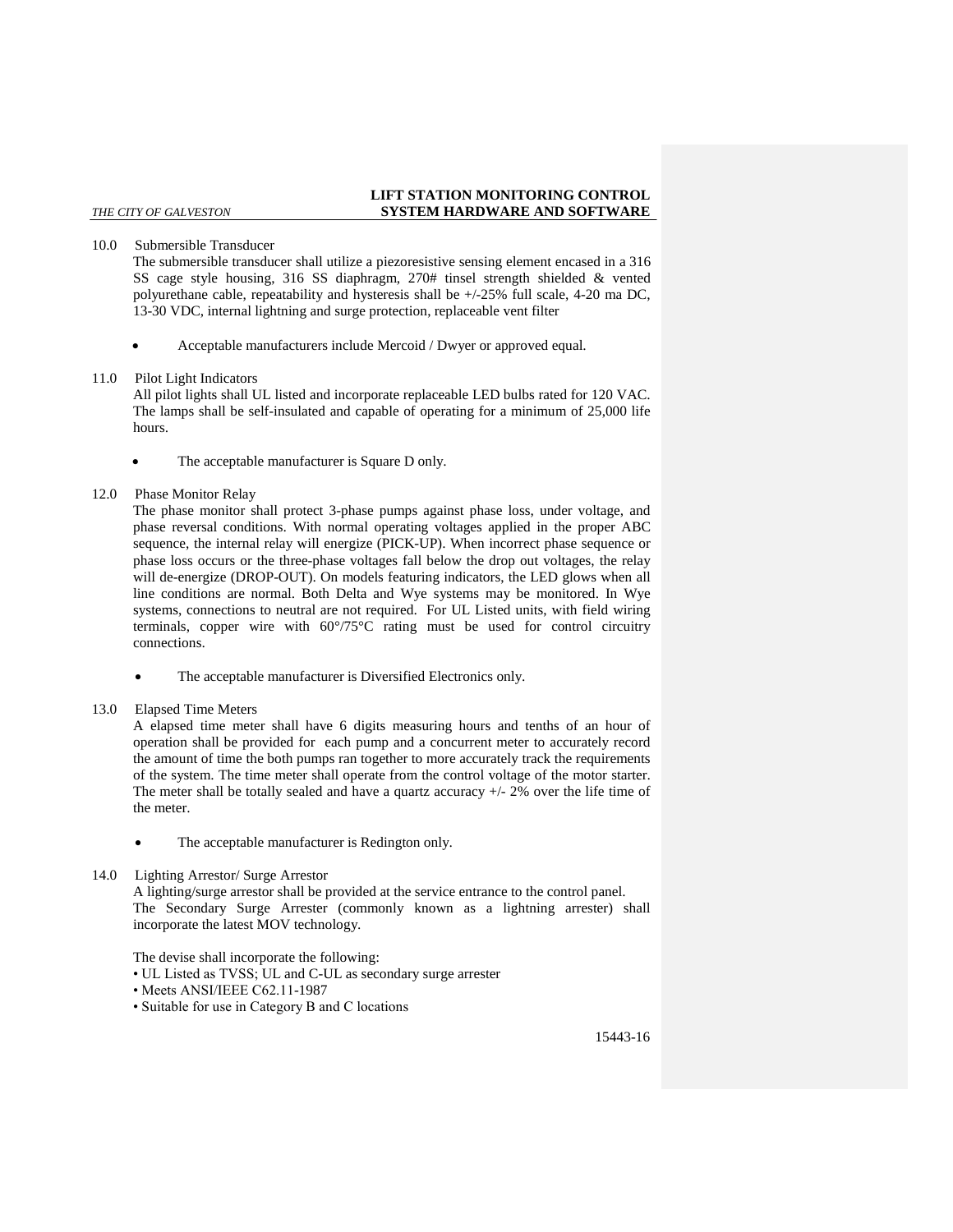- Metal oxide varistor (MOV) design
- LED indicates operational status
- Fast response time
- Maintenance-free, long life

## Housing

The arrester housing is made of high temperature thermoplastic. The cover is permanently bonded to the housing by an ultrasonic welding process, and the wire exit is sealed using a potting compound. The arrester can be used for both indoor and outdoor applications.

## MOV Technology

MOVs provide voltage surges with a low resistance path line-to-neutral while providing high resistance to the 50/60 Hz power source. Traditional gas tube arresters suffer from slow response time, high clamping voltages, and crow barring effects (the reduction of voltages during conduction in order to short circuit the load). The MOV responds faster and has a lower clamping voltage because it does not have a gap structure.

## Fuse Links and Thermal Cut-offs

Individual non-replaceable internal fuse links and thermal cut-offs protect the MOVs and open in the event of a varistor-damaging overload. Silica inside the arrester housing reduces the risk of one fuse damaging another when it opens.

## LED Indicator

The LED on the face of the device indicates operational status of the arrester. If the light is on the device is fully operational. When the LED indicator goes off, the device should be replaced.

• Square D Model SDSA3650 only.

## 15.0 Transformers

- a) All transformers shall be the dry type and shall be designed and tested in accordance with the latest applicable standards of ANSI, IEEE and NEMA, and shall be UL listed.
- b) Large transformers that generate a large amount of heat are to be mounted external to the control panel to minimize component degradation due to excessive heat.
- e) 480/120 VAC Transformer, 2 KVA, 480/120 VAC, NEMA 4X SS (mounted external to the panel)
- f) 120/24 VAC Transformer, 50 VA (to power Pump manufacturers moisture relay if required)
- g) The 120/24 VAC transformers, 50 VA (open style mounted inside the panel to power the pump manufacturer's OT/Moisture relays)
- The acceptable manufacturer is Square D.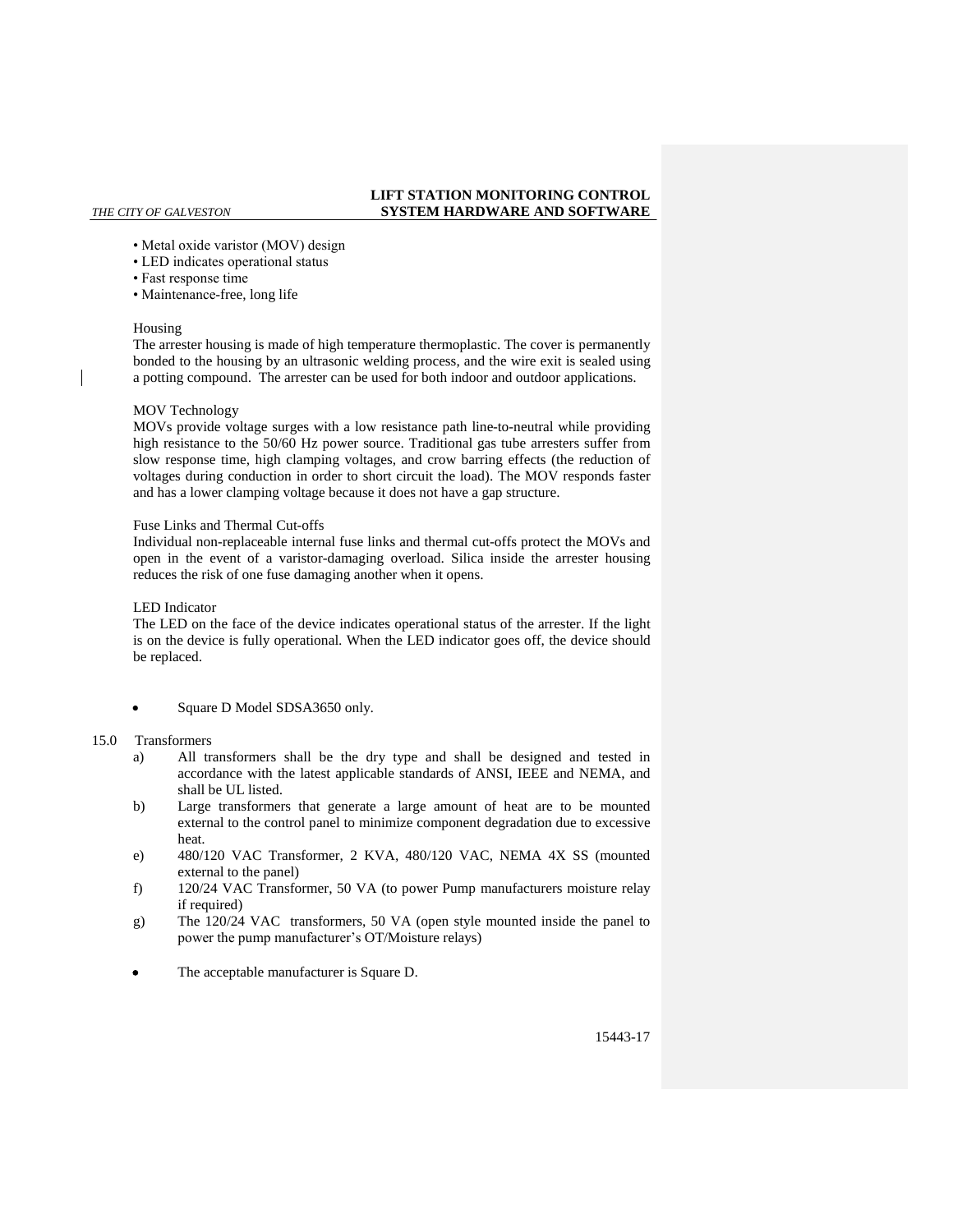### 16.0 Convenience Receptacle

A GFI receptacle shall be provided to protect against ground fault leakage and shock. The unit shall have a retractable ground pin and polarized blades for two (2) or three (3) wire receptacles. The unit shall require a reset after any ground fault interruption.

### 17.0 Alarms

High and Low Level alarms shall be available with a silence push button. On decreasing levels, the alarm condition will automatically reset when the level falls below the high level alarm set point. On increasing level, the low level alarm shall automatically reset when the level rises above the low level alarm set point.

## 18.0 Hand - Off - Automatic Switch

Standard HOA switches shall be supplied on the inner door for each pump. The switches shall be UL listed and rated for 600 VAC, 10 amp

### 19.0 Moisture/Seal Failure Relays

- a) An MSR providing thermal protection for each pump shall be supplied by the pump manufacturer to be factory installed and tested by the panel manufacturer to ship as part of a complete package by the panel manufacturer.
- b) The MSR senses moisture in the pump the seal failure relay shall not shut down the pump but shall illuminate a red LED pilot light located on the inner door that shall correspond to the appropriate pump.

## 21.0 Over Temperature Sensing Relays

a) An OTR providing thermal protection for each pump shall be supplied by the pump manufacturer to be factory installed and tested by the panel manufacturer to ship as part of a complete package by the panel manufacturer. The OTR senses the status of the pumps internal over temp circuit. In the event that the OT circuit changes status the OTR will shut down and lock out the pump while illuminating a red LED pilot light located on the inner door that shall correspond to the appropriate pump. The pump shall remain locked out until a manual reset button located on the inner door that corresponds to the appropriate pump has been reset.

## 22.0 Ouality Assurance

The control system manufacturer must meet the following requirements.

- a) The manufacturer of the control system shall be certified by Underwriters Laboratories (UL) as being a UL 508A and 698A listed manufacturing facility and certified to install a serialized label for quality control and insurance liability considerations.
- b) The manufacturer of the control system must be able to document ten years of experience in successfully designing and manufacturing similar control systems for wastewater pumping applications.
- c) The manufacturer shall have an authorized stocking distributor with 24 hour service available within a100 mile radius of the installation.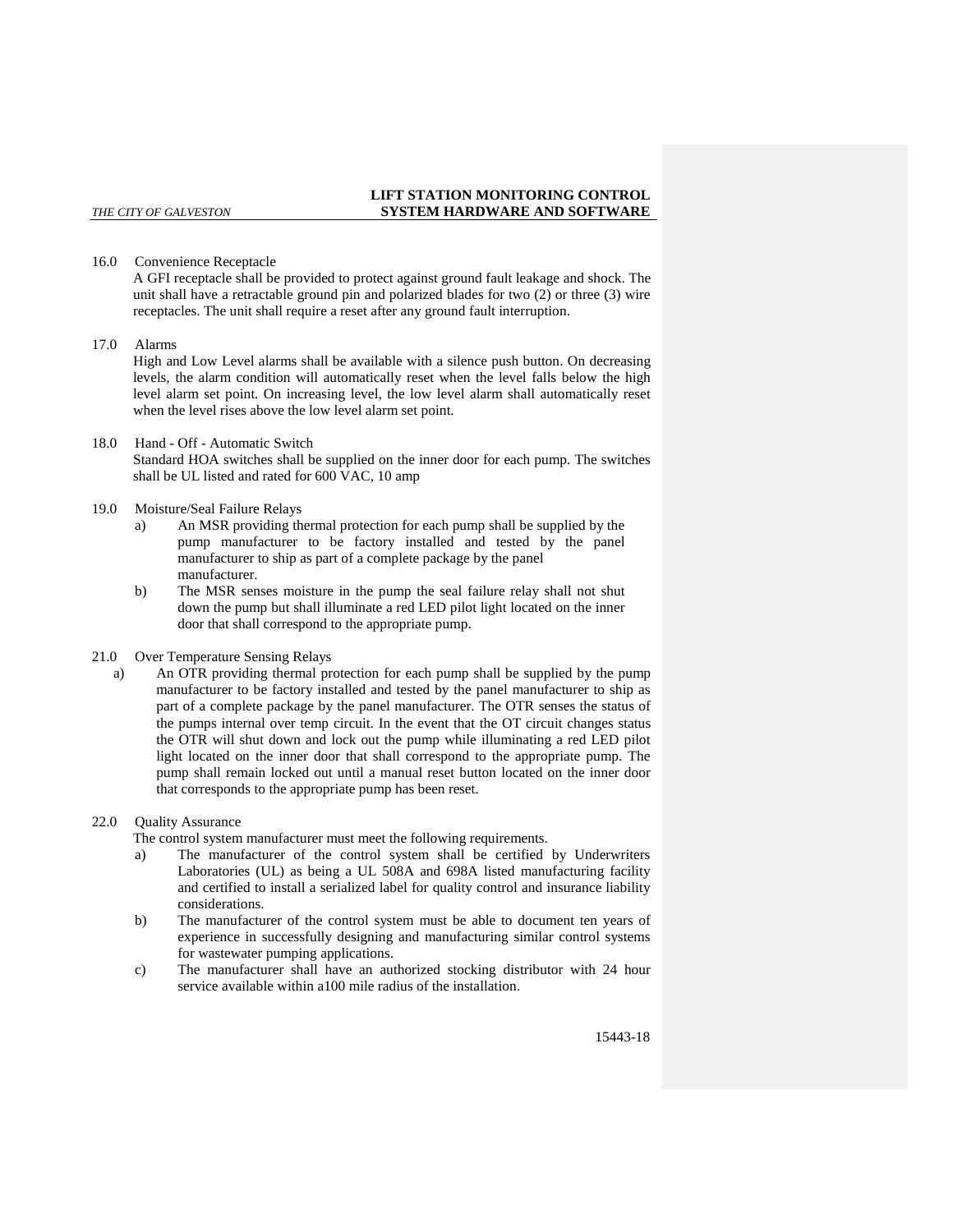d) The distributor must maintain a minimum of two of the controllers being specified to minimize down time.

#### 23.0 Manufacturer Quality Control

The complete control system shall be functionally tested at the manufacturing facility and certified as a complete system to assure proper operation per specification. All components must be mounted with stainless steel hardware.

24.0 Manufacturer Approval

Manufacturers listed in this specification do not constitute approval. All controls must have the capabilities and functions as outlined in the specifications.

- 25.0 Submittal Requirements
- 25.1 Base Bid

The base bid control system shall be the PC-3000 system as manufactured by Best Controls Inc. of Clearwater, Florida. All bidding contractors shall base their bid on the PC-3000 control system. Contract shall be awarded on the base bid control system. Alternative deductive systems will be considered only after contract award and must be specified with any applicable deducts at bid time in order to receive consideration. Bidders submitting alternate quotations shall submit appropriate cut sheets, circuit drawings and a detailed bill of materials with their alternate bid packages. Approval of an alternative system shall be at the sole discretion of the Owner's Representative and the City of Galveston. All equipment and materials shall be new and shall be specifically designed for the function herein.

26.0 Substitutions

The Owner's Representative will consider proposals for substitution of materials, equipment, methods and services only when proposals are accompanied by full and technical data and all other information required by the Owner's Representative for the proposed substitution. Substitution of materials, equipment, methods and/or services is not allowed unless such substitution has been specifically approved by the Owner's Representative.

- 27.0 Shop Drawing Submittals
	- 27.1 Drawing Requirements

All drawings are to be of the computer generated class.

27.2 Engineering Approval

The Owner's Representative reserves the right to approve or disapprove any and all equipment based upon his evaluation. Approval for fabrication and installation will be made only after submittal and review of all shop contract documents. The information required for approval shall include the following items and be provided in (8) sets as a minimum:

- a) Appropriate cut sheets
- b) Complete electrical schematics detailing the system